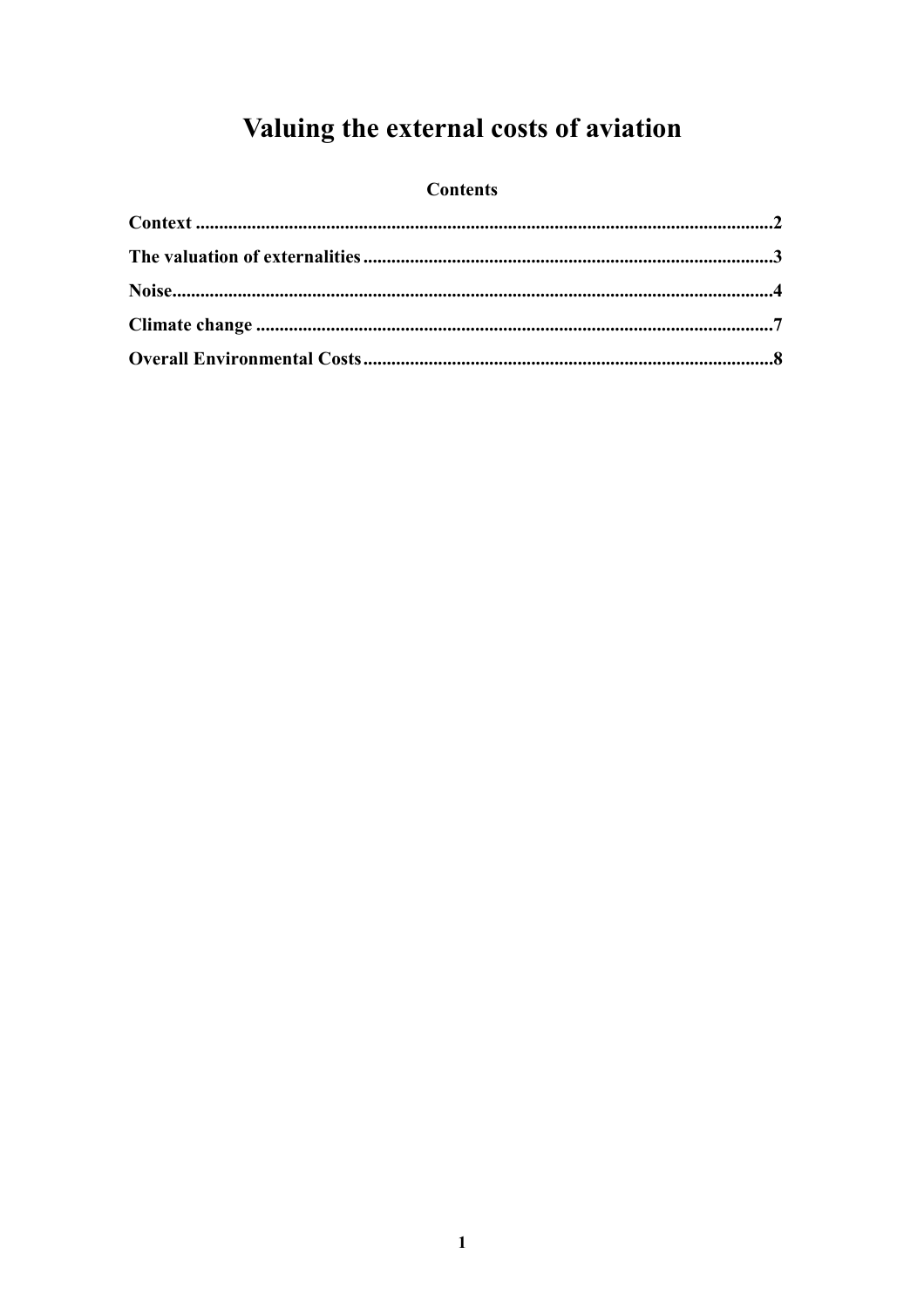# <span id="page-1-0"></span>**Context**

1. Aviation, in common with other modes of transport, gives rise to a number of adverseenvironmental impacts. These include aircraft noise, contributions to local air qualityproblems and climate change, and other factors such as townscape, landscape, biodiversity,heritage and water, some of which cannot easily be quantified.

2. Under the polluter pays principle, external costs should be reflected in costs incurred bythe aviation industry, so that (in an ideal world) it fully meets its external costs. MostEuropean governments, including the UK have adopted this principle. A key principle inthe Integrated Transport White Paper issued in 1998 is that aviation should meet theexternal costs, including environmental costs, that it imposes. One of the main questionsin The Future of Aviation, the Governments consultation document on air transportpolicy, is

How should the Government ensure that aviation meets the external environmentalcosts for which it is responsible?

The consultation document goes on to seek views on the use of economic instruments,regulations and voluntary agreements to influence noise, emissions and otherenvironmental impacts of aviation.

3. The approach set out in the South East Airports appraisal framework uses indicators whichare a mix of monetary values, physical measures and non-quantified elements.Environmental impacts will be quantified, where possible, in physical terms, but withoutusing monetary valuation. This approach recognises the uncertainty associated withvaluing environmental impacts. This may change in the future as we acquire moreinformation on values. An appraisal summary table is used to provide information aboutoptions as an aid to decision-makers, setting out all the significant consequences of apolicy option on a clear and reliable basis. The weights or values Ministers place on eachindicator will be evident when their final decision is taken.

4. This paper briefly reviews some of the economic literature of the valuation of noise, airquality and climate change impacts and considers the implications of aviation meeting itsestimated external costs for airline costs, fares and demand. Its purpose is to offer anintroduction to the orders of magnitude which have been proposed by independentresearchers, as part of the context for consideration of the issues in the consultationdocument. Nothing in this paper should be construed as an official endorsement of anyparticular set of valuations.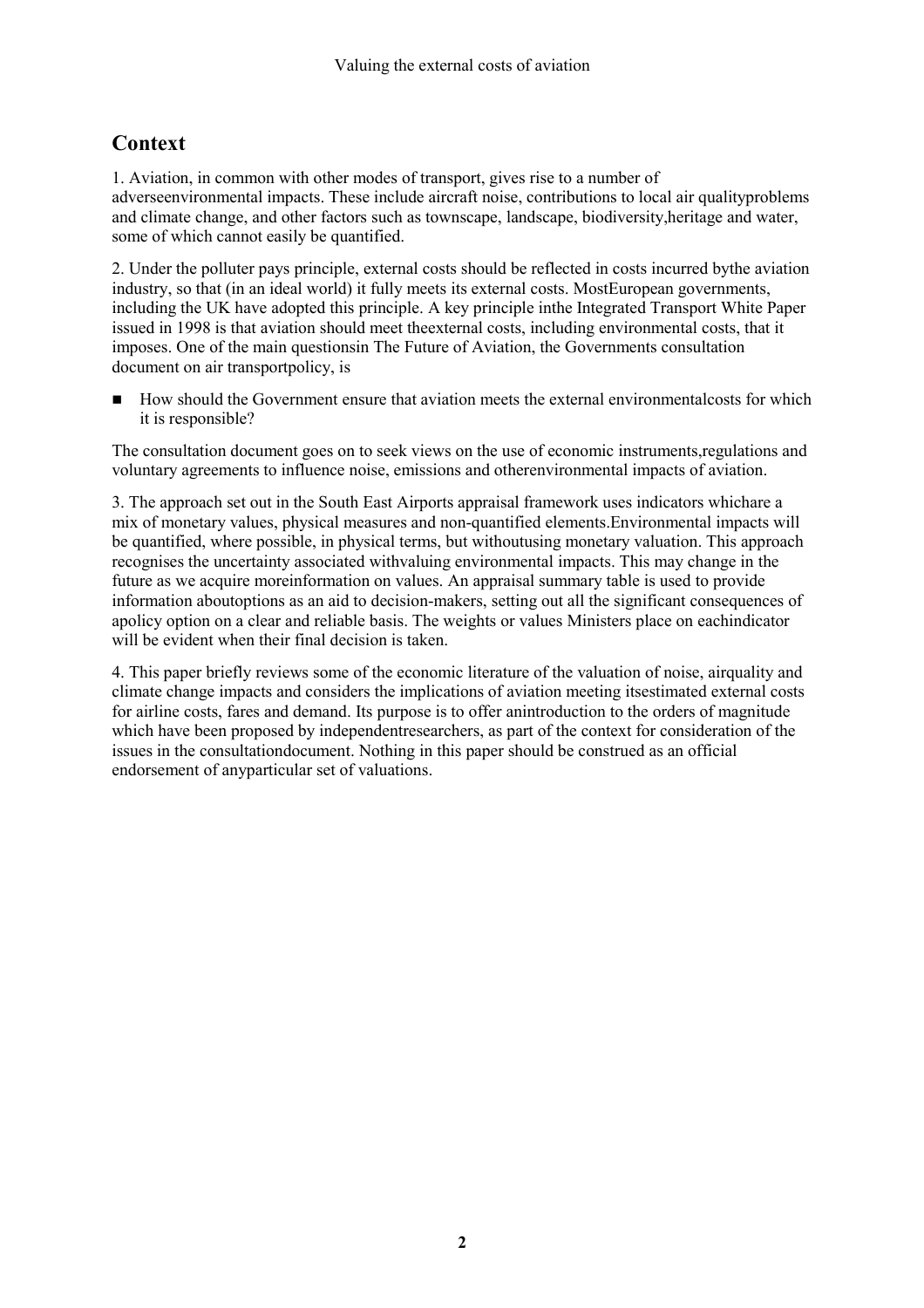# <span id="page-2-0"></span>**The valuation of externalities**

5. Externalities arise where the activities of some firms or individuals affect the welfare ofothers, without the former considering these effects in their decisions. Typically, the lackof well-defined property rights is the underlying cause of the externality problem, becauseit prevents the existence of a market for external effects. For example, individuals living inthe vicinity of airports do not have clearly established property rights to peace and quietand clean air  $[1]$ . The ideal solution is to establish property rights, but it is typically notpossible to do so. Therefore it is often necessary to establish a price mechanism to ensurethat damage to society is taken into account. In the case of aviation, such a mechanismwould be used to ensure that air passengers, in choosing to fly, took implicit account of thecosts to residents affected by aircraft noise and emissions.

6. In order to assess the extent of the problem, one would ideally need monetary estimates forthe external effects. Unfortunately, as the consultation document acknowledges, there areuncertainties in estimating the environmental costs of aviation. These arise from thecurrent state of scientific knowledge and from difficulties in measuring physical impactsand (to a greater extent) their monetary valuation. There are, however, several studies inthe economic literature that have attempted to place monetary values on the externalitiesarising from aircraft noise based on individuals willingness to pay for marginal reductionsin aircraft noise. A similar approach has been applied to the valuation of externalitiesarising from air quality and climate change, though here the literature is less developed,and the scientific impacts of climate change impacts of aviation have been assessed by theIPCC[\[2\]](#page-7-0). Other environmental impacts associated with airport capacity, such as townscape,landscape, biodiversity, heritage and water, are not considered here as there are no relevantstudies that have attempted to place valuations on these impacts. In addition this paperdoes not consider the delay costs arising from congestion and capacity constraints.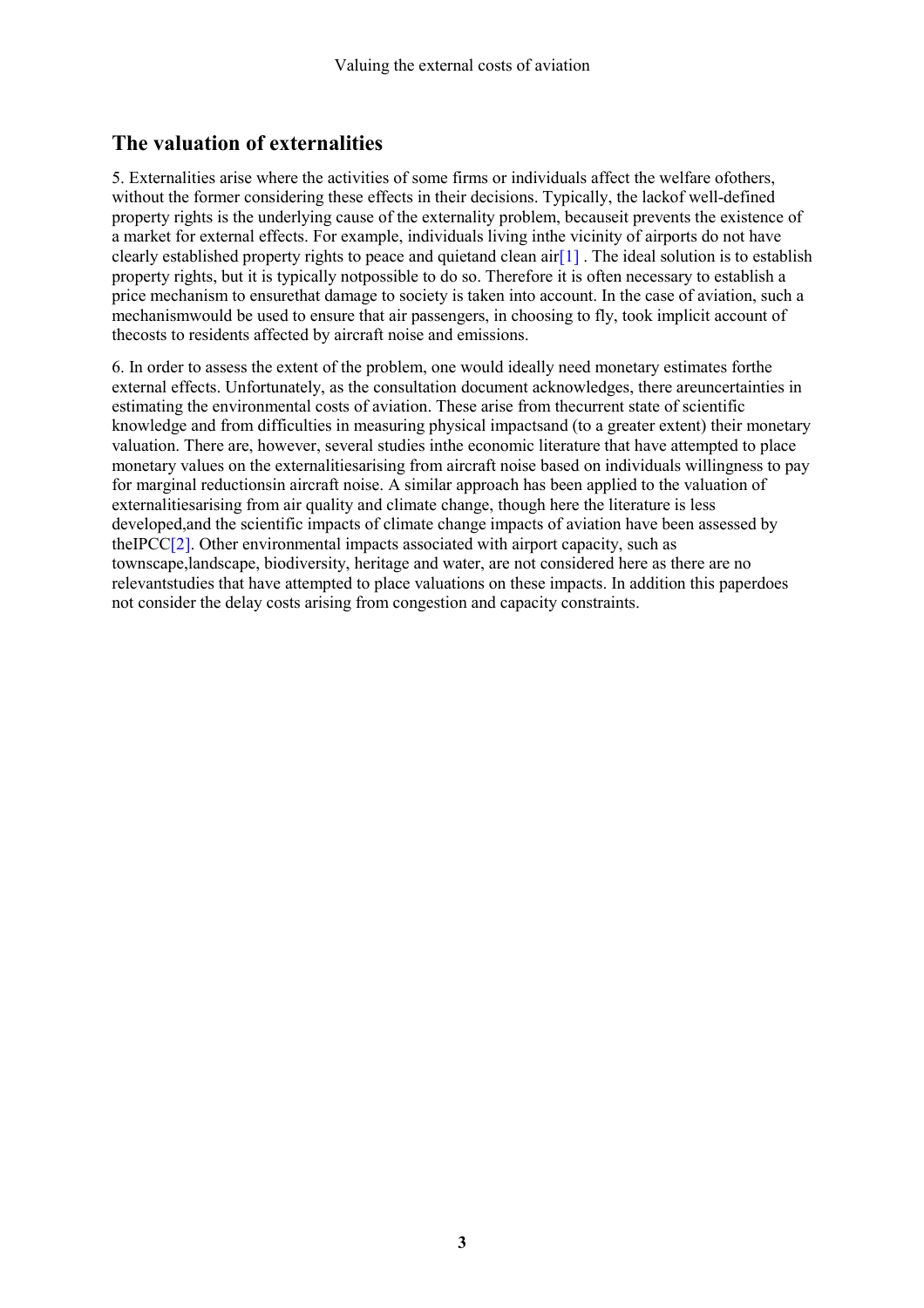### <span id="page-3-0"></span>**Noise**

7. Given that there is no market where peace and quiet can be traded, one indirect way ofmeasuring householders willingness to pay to reduce noise is through their house purchasedecisions. This approach, known as hedonic pricing, has attempted to identify thepremium that, other characteristics being equal, is paid for a quieter house in terms ofhigher rent or higher purchasing price. For instance, by analysing large property databaseswith the use of sophisticated statistical techniques, the impact of aircraft noise can inprinciple be isolated from other factors affecting house prices, and the relationshipbetween noise levels and property values can be estimated. The results of hedonic pricingstudies of noise are often summarised through a so-called noise sensitivity depreciationindex (NSDI), which provides a measure of the percentage change in house priceassociated with a unit change in noise quantity measured in dBA Leq (16-hour daytime).

8. Recent surveys of the hedonic pricing literature on aircraft noise by Robert Tinc[h\[3](#page-7-0)] andSchipper, Y. (1998)[\[4\]](#page-7-0) have tried to identify consensus values for NSDI due to aircraft noise. The figures they found ranged between 0.5% and 1% per dBA. In other words, thismeans that a 1dBA rise in the quantity of noise is likely to reduce house prices by 0.5 1%. Pearce DW and Pearce B[\[5\]](#page-7-0) , derived estimates of the marginal willingness to pay(MWTP) for an aircraft event (landing and take-off) for each aircraft type. They startedby adopting the NSDI value of around 0.6% per dBA found by Schipper. By applying thisNSDI value to the average house price within the Heathrow Airport 57dBA daytimecontour and by multiplying for the number of resident households, they were able to derivean estimate of overall MWTP for a 1dBA Leq reduction in the area. Then, they convertedthis figure into a daily MWTP. In order to derive estimates of MWTP for the reduction ofa daily movement of each aircraft type, they multiplied the impact on Leq (16-hr) of eachaircraft type (derived from noise certification data) by the daily overall MWTP figure.Table 1 shows the resulting estimated noise damage costs per aircraft event for selectedaircraft types.

#### **Table 1: Marginal Damage Costs by Aircraft Type: Noise**

|              | £   |
|--------------|-----|
| A 310        | 34  |
| $A$ 340      | 77  |
| B 737-400    | 34  |
| B 747-400    | 168 |
| B 757        | 44  |
| B 767-300    | 54  |
| <b>B</b> 777 | 33  |
| MD82         | 49  |

#### Source: Pearce and Pearce

9. Comparable values of road noise are available from a report carried out byCSERGE/EFTEC for the Scottish Executive  $[6]$ . This produced a best estimate of about 0.2% as the value for the change in house prices due to a 1dBA change in road traffic noise.

10. It should be recognised that there are a number of sources of inaccuracy in derivingdamage costs from aircraft noise which make these estimates of noise damage costs subjectto significant margins of error. Specifically:

 hedonic pricing analysis has to contend with a great many potentially confoundingfactors which cannot be fully identified by statistical methods. In addition, thehedonic price method relies on an equilibrium assumption, whereby households areable to choose from a complete range of price levels and house characteristics and thehousing market is cleared;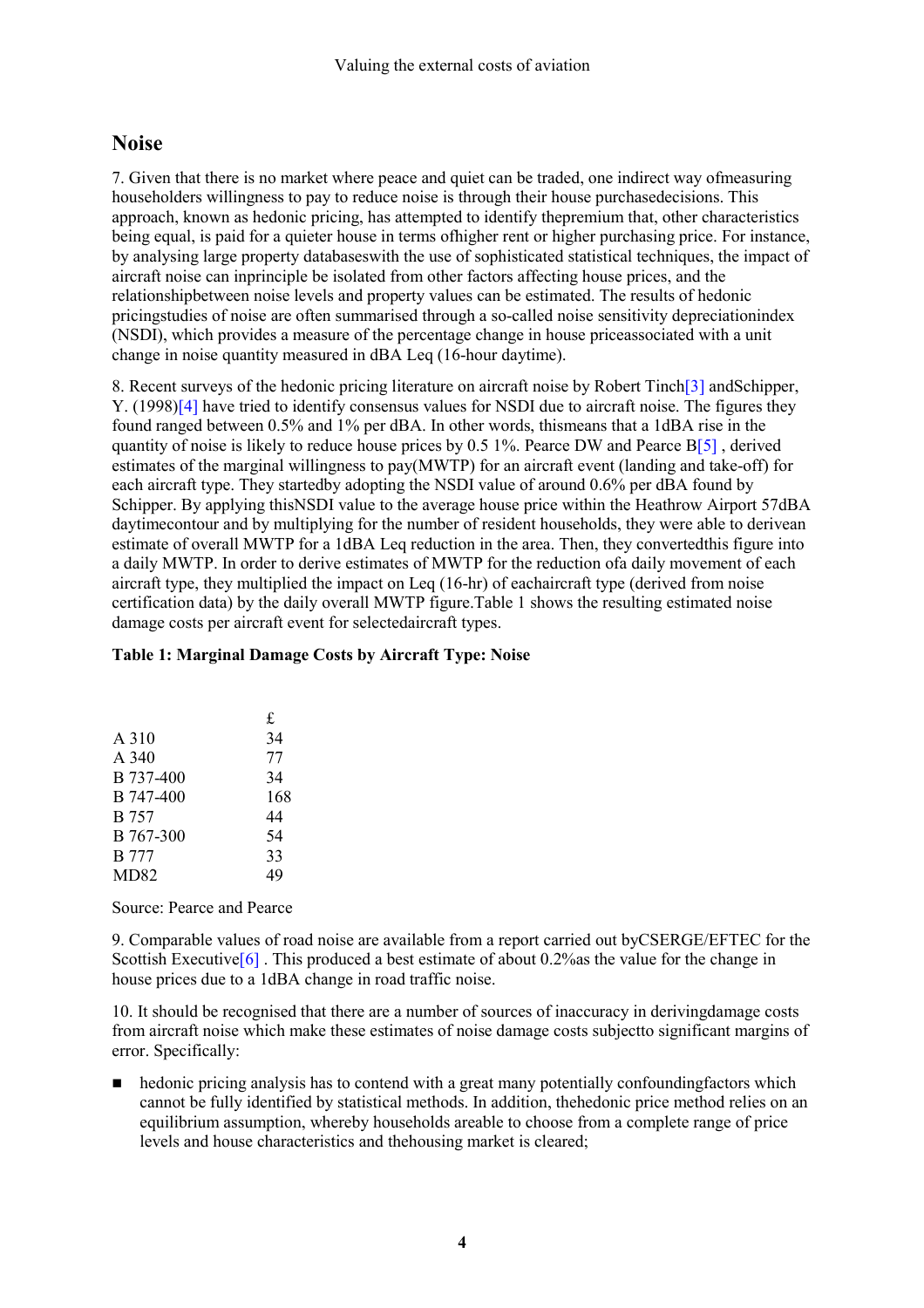- $\blacksquare$  the whole disbenefit estimated by hedonic pricing, which would in principle includenight noise disbenefits, has been attributed to daytime movements. Because of thesignificance of sleep disturbance, and the typically uneven pattern of movements atnight, the disbenefits cannot necessarily be assumed to be identical between day andnight time;
- the noise certification levels used by Pearce and Pearce may be higher or lower thanactual levels, with actual take-off weight in particular having a significant impact ondeparture noise levels;

WTP values are not likely to be uniform across the population, and there is likely tobe an element of self-selection with people less averse to noise (and, of course,aviation industry workers) choosing to live around airports. This means that cautionneeds to be taken in applying the results to people not currently affected by aircraftnoise;

If average damage costs are higher than marginal damage costs, as suggested by Pearceand Pearce, estimates based on marginal damage costs will result in an underestimateof total damage costs;

■ some of the studies in the literature used to derive WTP values are quite dated and/orbased on evidence from outside the UK.

11. Poor air quality in the vicinity of airports can give rise to a range of effects on humanhealth and the environment. Local air pollutants emitted from aircraft during landing andtake-off include VOCs,  $CO<sub>2</sub>$ , NOx, SO<sub>2</sub> and indirectly ozone (formed through emissions of VOCs and NOx). Health impacts include both mortality and morbidity effects whileenvironmental impacts range from effects on crops, forest damage, damages to buildingsand materials, to reduced visibility and effects on ecosystems.

12. In order to measure these impacts, scientific and economic information is required on thefollowing: the nature of the relationship between concentrations of each pollutant and theassociated health and environmental impacts; the population exposed to the pollution orthe stock at risk; and the values which the public place on each of the relevant health andenvironmental impacts. It is important to note that uncertainties exist in quantification ofmany of the health and environmental effects described above which will affect what canbe valued.

13. Based on advice from the Committee on the Medical Effects of Air Pollutants(COMEAP)[\[7\]](#page-8-0) , only a limited number of health effects could be considered to havesufficiently robust evidence to allow quantificatio[n\[8](#page-8-0)] . These health effects included deathsbrought forward (acute mortality) and respiratory hospital admission[s\[9](#page-8-0)] . There is alsoemerging evidence of the effects of long-term exposure to air pollutants, notably particles,which would be much larger than the effect of short-term exposures considered up to now.

14. There is limited direct empirical evidence on the willingness to pay to reduce the mortalityrisks of air pollution although some empirical evidence on morbidity values (see work byEAHEAP and ExternE). One approach developed in the report by EAHEAP[\[10\]](#page-8-0) is to usethe DETRs value for the prevention of a road accident fatality as a baseline to value acute mortality effects. In applying this baseline to the air pollution context, adjustments werethen made to reflect the perceived involuntary nature of the air pollution risks involved,that those affected by air pollution are mostly over 65 and may already be in a poor state ofhealth with a reduced life expectancy. However, uncertainties over whether deaths arebrought forward by just a few days or by months or years and how willingness to pay isaffected by the factors described above led to a very wide range of value of statistical lifebetween £2,600 to £1.4 million.

15. Pearce and Pearce quote estimates of the marginal willingness to pay for reduced airpollution based on their own work and the available literature. The values used are takenfrom a number of European studies with damage costs per tonne of emissions arrangedacross European countries and across rural and urban areas. However, the wide range ofuncertainty surrounding both the quantification of effects as well as the values and the factthat local air quality is airport specific implies that these average figures would not bemeaningful. Estimates of damage costs arising from local air pollution are not thereforeincluded in this paper. However, the potential damage costs from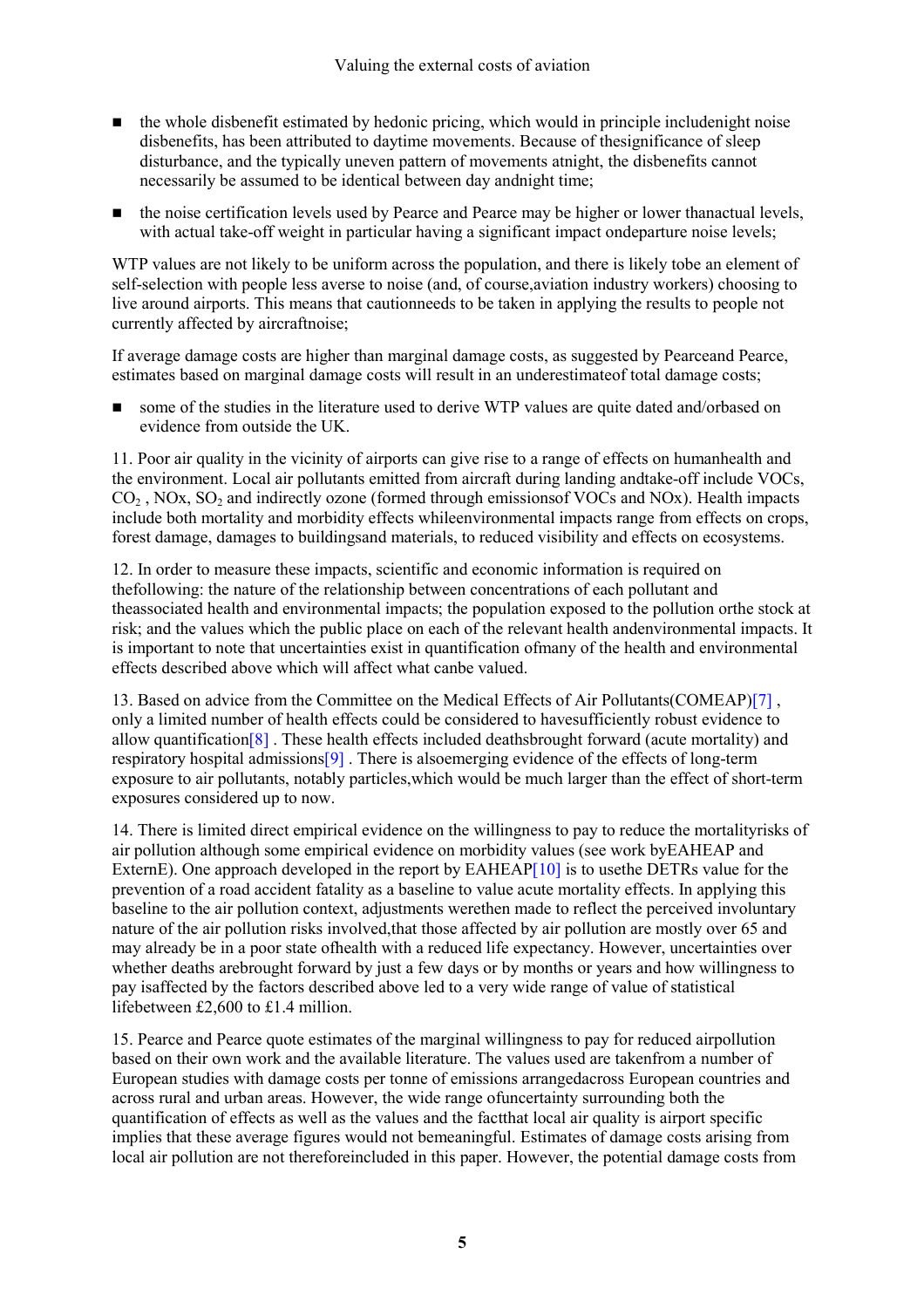local air pollution couldbe significant and further work is required to establish its importance in relation to totalexternal costs.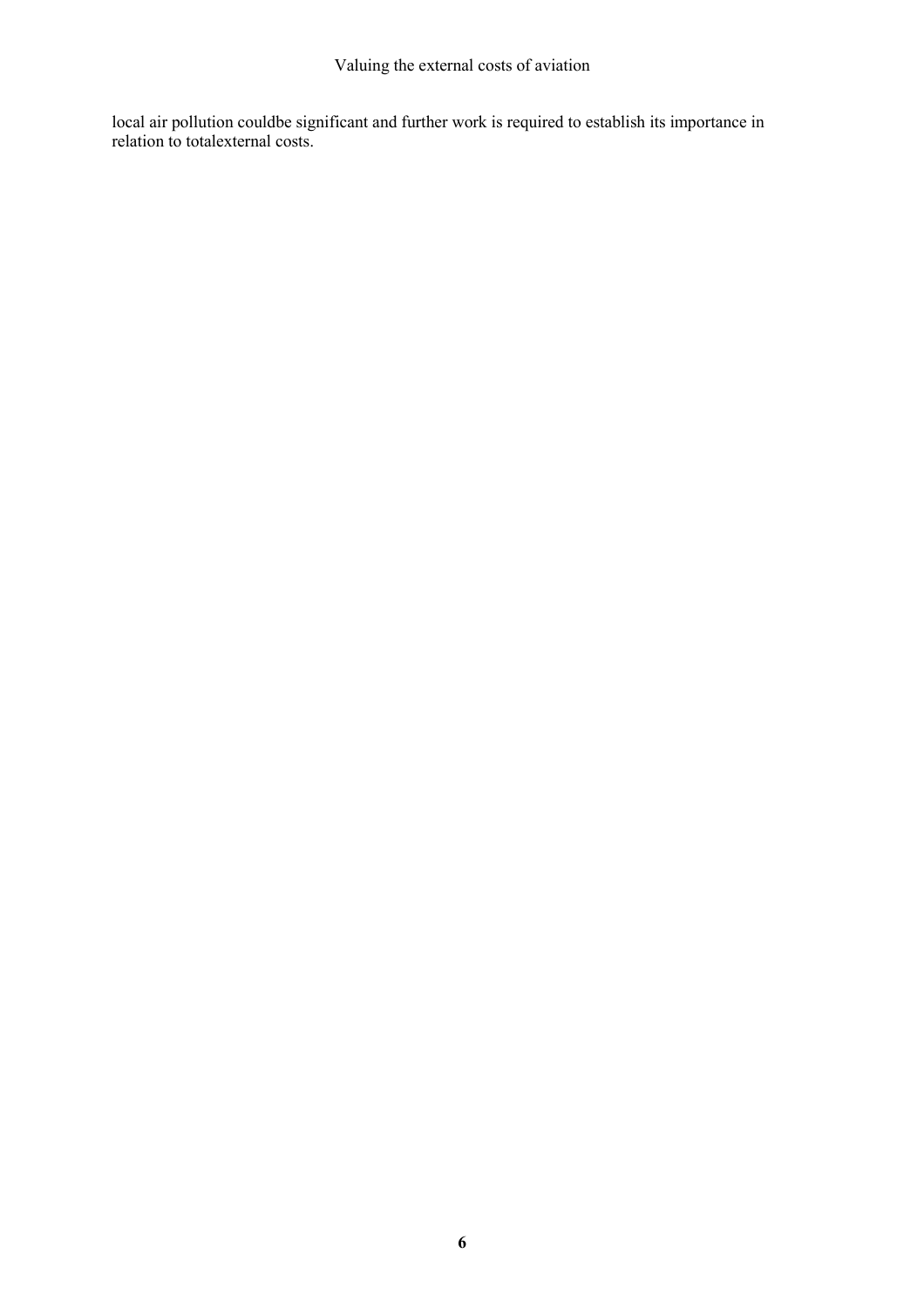# <span id="page-6-0"></span>**Climate change**

16. Aviation contributes to climate change through the production of  $CO<sub>2</sub>$ , but it alsoproduces other emissions including oxides of nitrogen, which lead to the formation ofozone, particulates and water vapours resulting in the formation of contrails. However, theuncertainties surrounding the effects of these other emissions on climate change are much arger than those associated with  $CO<sub>2</sub>$ .

17. The concept of radiative forcing has been used by the Intergovernmental Panel onClimate Change (IPCC) in collaboration with the Scientific Assessment Panel of theMontreal Protocol to measure the climate change effects attributable to the variousemissions produced by aircraft. It estimated that aircraft accounted for 3.5% of totalradiative forcing from man-made sources in 1992 (excluding the effects of aviation oncirrus clouds).

18. The IPCC[\[11\]](#page-8-0) quoted a range of \$5 to \$125 per tonne of carbon (1990 US\$) applied to themarginal damage costs of  $CO<sub>2</sub>$  emissions over the period 1991-2000. Extending the rangeto the period 2001-2010 would increase these estimates to \$7 to \$154 per tonne of carbon.

19. Based on a review of the relevant literature the DETR has identified a range for marginaldamage costs of \$£40-\$160 per tonne of carbon with a preliminary central value of \$80 pertonne (all in 2000 prices). This proposed range is intended to take account of the highlevel of uncertainty concerning the impacts of climate change and their associateddistributional issues, and reflects the disproportionately higher probability of extremeclimatic events. The central figure advocated for illustrative purposes is higher than thefigure of \$50 per tonne of carbon used by Pearce and Pearce to calculate damage costsarising from climate change but seems more consistent with updating the IPCC figure. Itshould be noted that these estimates of the external costs attributable to climate changeare worldwide figures that are specific neither to the UK nor the aviation industry.

20. Using IPCC analysis of the relative climate change impacts of  $CO<sub>2</sub>$  and NOx, Pearce and Pearce estimate a rough estimate of £1500 per tonne of NOx at altitude as being consistentwith their estimate of \$50 per tonne of carbon. Using this relationship, but applying thecentral estimate of \$80 per tonne of carbon, would give a value per tonne of NOx of£2,400.

21. The results from Pearce and Pearce on emissions at altitude by aircraft type have beenrevised by the DETR and are presented in Table 2 using the central estimates and theupper and lower bounds of the range.

#### **Table 2: Marginal Damage Costs: Climate Change**

| <b>Short-haul operations</b>                            |                                 |                                 |                                 | <b>Long-haul operations</b>                     |                                  |                              |                                  |
|---------------------------------------------------------|---------------------------------|---------------------------------|---------------------------------|-------------------------------------------------|----------------------------------|------------------------------|----------------------------------|
|                                                         | <b>Central low</b>              |                                 | high                            |                                                 | <b>Central low</b>               |                              | high                             |
| B 737-<br>400<br>A 320<br>MD82<br><b>B</b> 757<br>A 310 | 211<br>254<br>300<br>368<br>331 | 106<br>127<br>150<br>184<br>166 | 422<br>508<br>600<br>736<br>662 | A 340<br>B 747-400<br>B 767-300<br><b>B</b> 777 | 3,536<br>4,972<br>2,445<br>3,771 | 1768<br>2486<br>1223<br>1886 | 7,072<br>9,944<br>4,890<br>7,542 |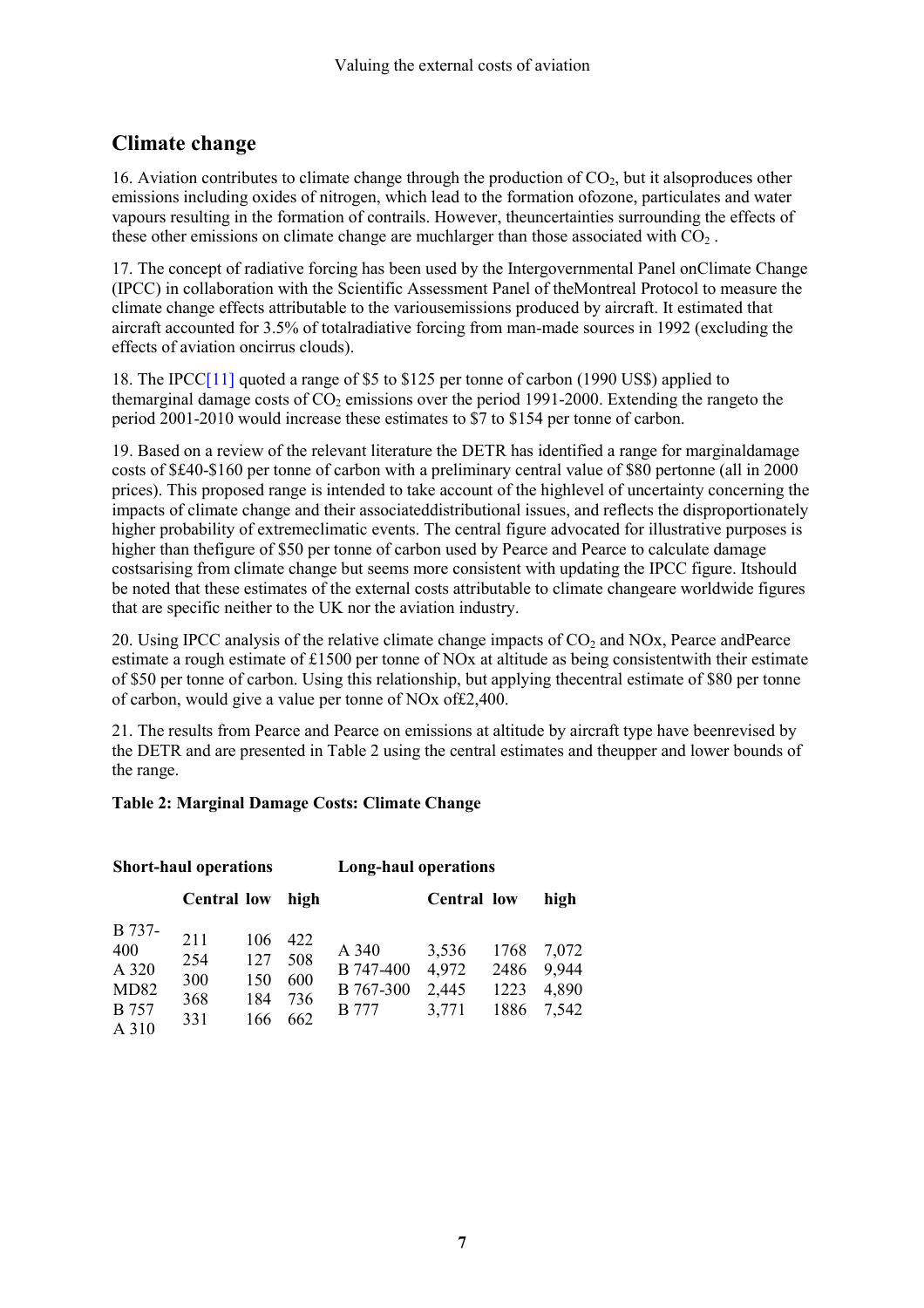# <span id="page-7-0"></span>**Overall Environmental Costs**

22. Table 3 brings together the above estimates of noise and climate change marginal damagecosts to show their combined environmental costs by aircraft type for shorthaul andlonghaul operations, but excluding damage costs from local air pollution. These figureshave also been normalised to derive estimates on a per passenger and per 1000 passengerkilometre basis.

Table 3: Estimated Environmental Costs per Passenger and Passenger-Kilometre (central estimates)

|              | Total $(f)$ | <b>Short-haul</b><br>operations £ per<br>passenger | £ per 000 pass<br>km   |
|--------------|-------------|----------------------------------------------------|------------------------|
| B 737-400    | 245         | 2.50                                               | 2.75                   |
| A 320        | 285         | 2.18                                               | 3.23                   |
| MD82         | 350         | 3.30                                               | 3.60                   |
| <b>B</b> 757 | 412         | 3.01                                               | 3.27                   |
| A 310        | 395         | 2.90                                               | 3.17                   |
|              | Total $(f)$ | Long-haul<br>operations £ per<br>passenger         | $£$ per 000 pass<br>km |
| A 340        | 3,613       | 20.24                                              | 3.21                   |
| B 747-400    | 5,140       | 18.49                                              | 2.88                   |
| B 767-300    | 2,499       | 18.45                                              | 2.89                   |
| <b>B</b> 777 | 3,804       | 18.05                                              | 2.78                   |

23. On a per passenger basis, Table 3 shows environmental costs of around £3 per passenger onshorthaul operations and £20 per passenger on longhaul aircraft. On a cost per passengerkilometre basis, the marginal damage costs are broadly similar from shorthaul and longhauloperations. It should be stressed that the environmental damage cost estimates which formthe basis for these figures are illustrative and subject to high levels of uncertainty.

24. The following illustrative calculations can be made to show the impact of including anenvironmental charge, assuming it is passed on in full to passengers through increasedfares. Based on CAA statistics, average one-way revenues per passenger for shorthaul andlonghaul operations by UK airlines were around £85 and £300 respectively in 1999. Thecentral estimates of damage cost per passenger in Table 3, suggests that they would tend toincrease shorthaul fares by around 3½ % and longhaul fares by about 6% if fully passed onto passengers. Taking an overall fare elasticity of demand of 0.8, this would reducedemand for shorthaul and longhaul travel by around 3% and 5% respectively.

1 For example, with respect to noise, section 76 of the 1982 Civil Aviation Act deliberately removes the property rights that would otherwise exist under common law.

2 Aviation and the Global Atmosphere, 1999.

3 Valuation of Environmental Externalities: Report to DOT, 1995.

4 Why Do Aircraft Noise Value Estimates Differ? A Meta-Analysis Journal of Air Transport Management, 1998.

5 Setting Environmental Taxes For Aircraft: a Case Study of the UK, CSERGE, 2000 (forthcoming).

6 The Effect of Road Traffic on Residential Property Values A Literature Review of Hedonic Pricing Study, 2000.